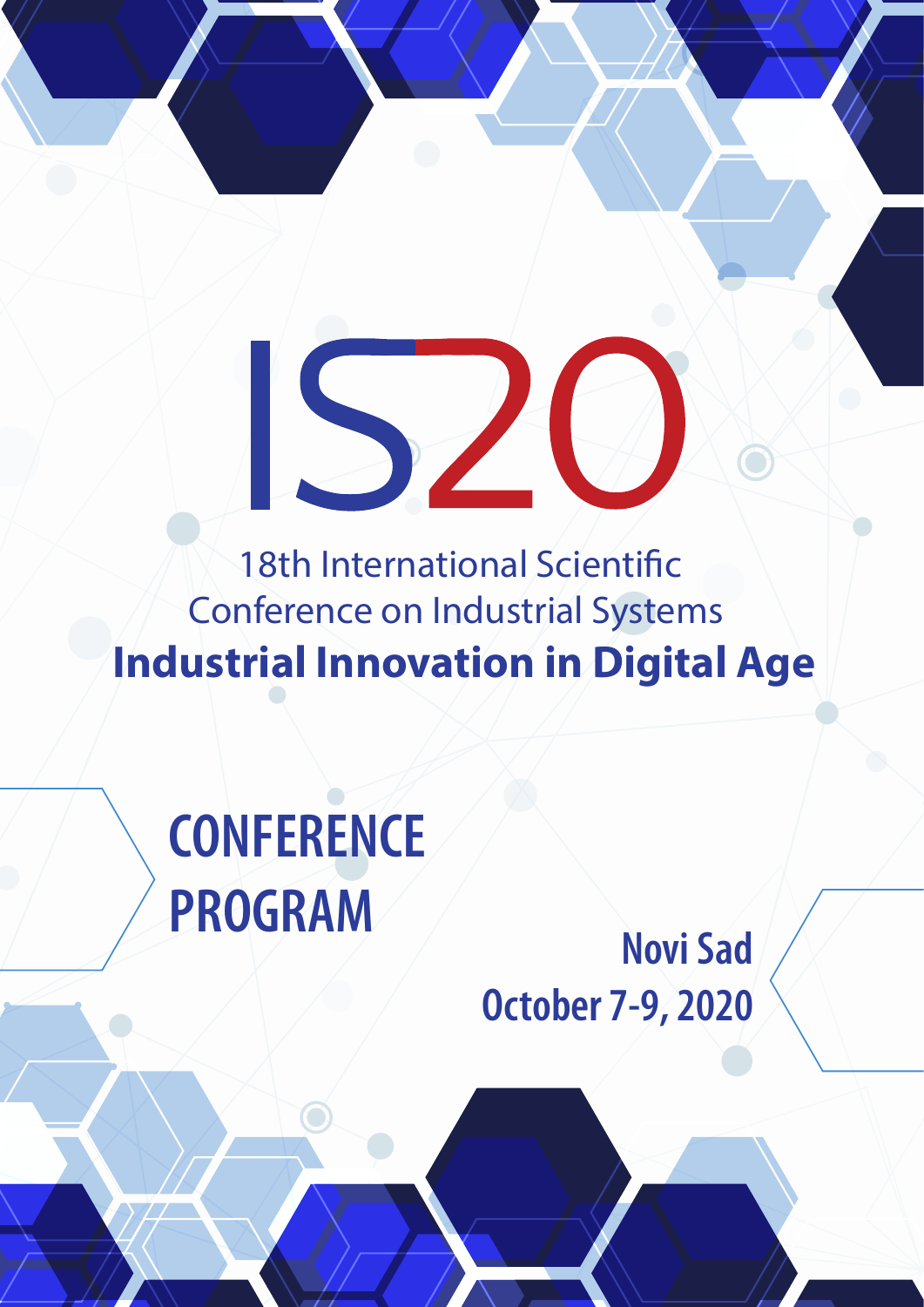### **Wednesday Opening ceremony, Welcome Address I-16 (First floor)**<br> **I-16 (First floor) Opening ceremony,** I-16 (First floor)<br> **I-16 (University Rectorate) Bojan Lalić Tribute lecture to founder of School for Industrial Engineering and**

*General Chair*

### **Iztok Palčić**

**Management and founder of the conference "Industrial Systems" - Academician Dragutin Zelenović**

*Keynote Speaker* **Industry 4.0 Readiness Index**

### **Wednesday** 10:15 - 11:45

**Lozica Ivanović**, Blaža Stojanović, Milan Rackov, Marko Penčić, Maja Čavić, Slavica Miladinović

**Bojana Bajić**, Nikola Suzić, Nenad Simeunović, Slobodan Morača, Aleksandar Rikalović

**Đerđ Horvat**, Uglješa Marjanović, Marko Pavlović, Slavko Rakić

Darko Čapko, Slavica Medić, **Nedeljko Stojaković**, Tatjana Grbić

**Tanja Todorović**, Nenad Medić, Zoran Anišić, Nemanja Tasić, Danijela Ćirić, Bojan Lalić

### **Production Systems I Session chair: Aleksandar Rikalović**

**I-16 (First floor) (University Rectorate)**

**Design and Development of Medical Devices**

**Towards Real-time Data Analytics Application for Industry 4.0**

**The Path towards Industry 4.0: Methodology for Serbian Manufacturing Industry**

**Optimization of the number of active servers and break schedule: A case study**

**Industry 4.0 enablers: Implementation of organisational concepts as a support for technological improvements of manufacturing companies**

# **Wednesday**

**Bojana Sokolović**, Ivana Katić, Andrea Ivanišević, Alpar Lošonc

Alpar Lošonc, **Andrea Ivanišević**, Mladen Radišić, Ivana Katić

**Bojan Jovanovski**, Radmil Polenakovikj, Ivana Stankovska, Trajče Velkovski, Bojan Jovanoski

**Jelena Raut**, Slavica Mitrović Veljković, Boban Melović, Eda Ribarić Čučković, Đorđe Ćelić

#### **Engineering Management I Session chair: Jelena Spajić** 10:15 - 11:45 **(University Rectorate)**

**I-16 (First floor)** 

**Creating organizational sustainability – oriented innovative capabilities**

**Collective aspects of capability-based innovating firm**

**Innovativeness of micro and small enterprises – Are their innovation drivers different?**

**Analysis of the influential elements of the entrepreneurial ecosystem**

Petar Vrgović, Branislav Stevanov, Predrag Vidiciki **Responsible research and innovation in Industrial systems – an overview and implications for companies who strive to work for and with society**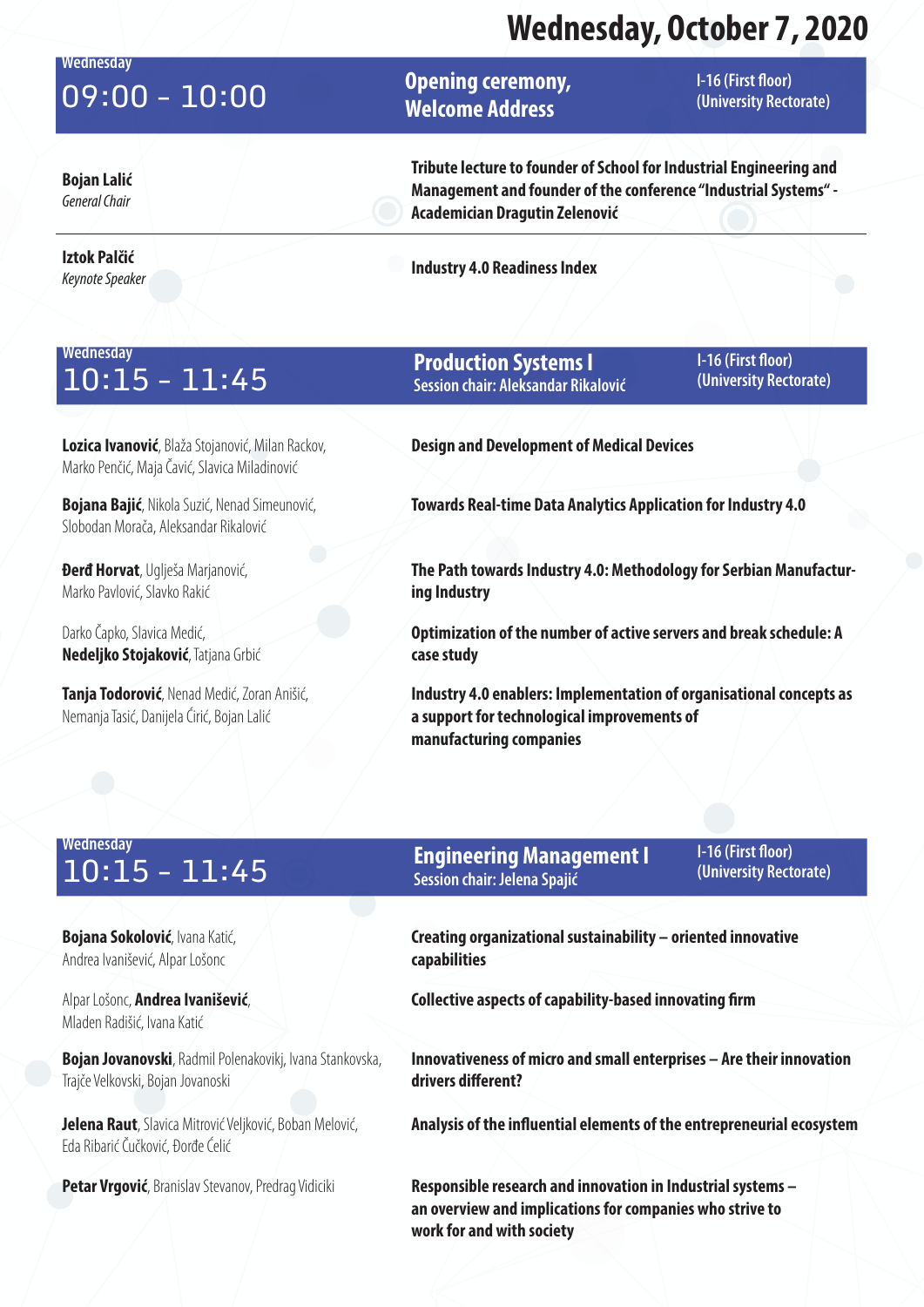**Wednesday**

**Information Management and Communication Systems I Session chair: Sonja Ristić** 12:00 - 13:30 **and Communication Systems I** (University Rectorate)

**I-16 (First floor)** 

**Rogério Dionísio**, Teodora Lolić, Pedro Torres **Radio Interference Analysis of Industrial Wireless Networks: from Legacy Systems to New Standards**

**Danilo Nikolić**, Dušanka Dakić, Aleksandra Kolak, Dajana Narandžić, Anja Janković

Darko Stefanovic, **Sara Havzi**, Ivana Spasojevic, Teodora Lolić, Sonja Ristic

**Teodora Lolić**, Rogerio Dionisio, Darko Stefanović, Dušanka Dakić, Sara Havzi

Robert Ramač, **Nebojša Taušan**, Sávio Freire, Nicolli Rios, Manoel Mendonça, Rodrigo Spinola, Vladimir Mandić

### **Integration of game-based software tools into higher education**

**Software Tools to Support Visualising Systematic Literature Review**

**Julija Švonja**, Sara Havzi, Ivana Spasojević **E-learning Platforms in Higher Education – An Overview of Leading Software and Evidence from University of Novi Sad**

> **Learning Environment Digital Transformation: Systematic Literature Review**

**Miroslav Stefanović**, Đorđe Pržulj, Sonja Ristić **Overview of Application of Blockchain Technology in e-Government**

**Technical Debt Payment Practices and Rationales Behind Payment Avoidance in the Serbian IT Industry**

# **Wednesday**

Benjamin Dorn, **Julian Germani**, Michael Geywitz, Manuel Remlinger, Felix Schuessler, Juergen Seitz

**Boris Agarski**, Đorđe Vukelić, Milana Ilić Mićunović, Igor Budak

Francesco Facchini, Salvatore Digiesi, **Andrea Lucchese**, Giovanni Mummolo

**Milena Rajić**, Rado Maksimović, Peđa Milosavljević, Dragan Pavlović

**Gorana Milinčić Stančić**, Đorđe Ćosić, Ljiljana Popović, Tanja Novaković

#### **Engineering Management II Session chair: Nenad Simeunović** 12:00 - 13:30 **(University Rectorate)**

**I-16 (First floor)** 

**Analysis of the Prediction Quality of Technology Developments based on Gartner Hype Cycles for Emerging Technologies**

**Evaluation of Impacts on Worker from Fixture Production with Life Cycle Assessment**

**A Model for the evaluation of the information processing rate of smart operators**

**Christoph Szedlak**, Holger Reinemann, Bert Leyendecker **Deduction of Digital Transformation Strategies from Maturity Models**

**Energy Flow Model in Industrial Environment**

**The influence of COVID 19 pandemic on cogeneration biogas plant operation - Business impact analysis**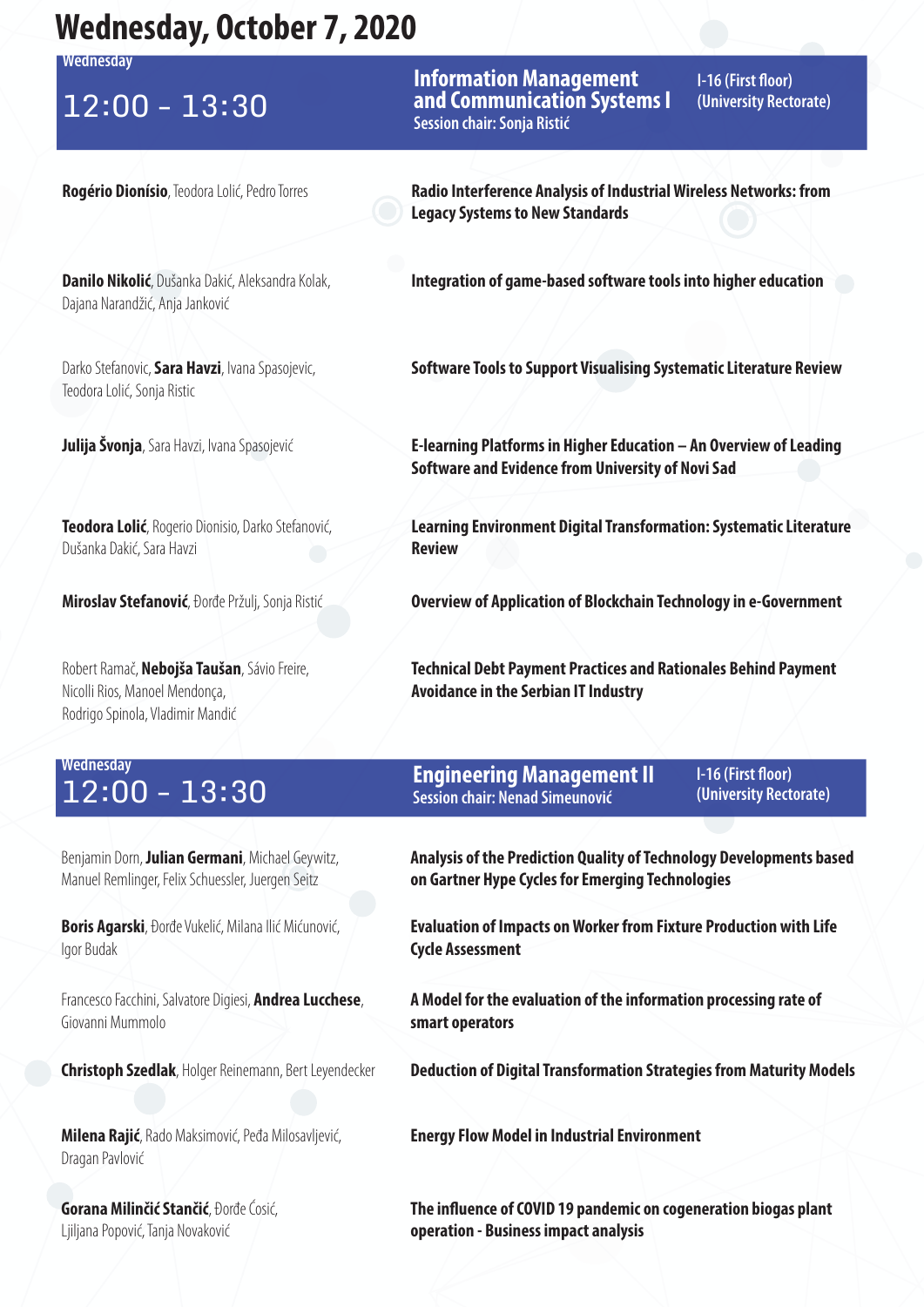**Wednesday**

### 14:30 - 16:00 **and Automation 14:30 - 16:00**

Vule Reljić, Želimir Trišić, Dragan Šešlija, **Ivana Milenković**

Vule Reljić, **Petar Knežević**, Dragan Šešlija, Slobodan Dudić

Srđan Tegeltija, Gordana Ostojić, **Ivana Šenk**, Laslo Tarjan, Stevan Stankovski

Dimitar Chakarov, Ivanka Veneva, Pavel Venev, Georgi Katsarov, **Mihail Tsveov**

Marko Penčić, **Maja Čavić**, Dijana Čavić, Milan Rackov, Zhenli Lu, Marko Orošnjak, Velibor Karanović

**Mechatronics, Robotics and Automation Session chair: Slobodan Dudić**

**I-16 (First floor)** 

**Improving the Reliability of Pneumatic Control Systems by Using Remotely-controlled One-Way Flow Control Valve**

**Improving the Energy Efficiency of Pneumatic Control Systems by Using Remotely-controlled Pressure Regulator**

**IoT-based delivery system in state of emergency**

**Nataša Radaković**, Ivana Šenk **Deep Autoencoder Based Leakage Detection in Water Distribution <b>Nater Distribution SCADA Systems**

> **A pneumatically driven exoskeleton for upper limb rehabilitation: design and experiments**

**A Novel 2 DOFs Eyebrows Mechanism for Expressing Non-verbal Robot Communication**

# **Wednesday**

**Engineering Management III Session chair: Mladen Radišić** 14:30 - 16:00 **(University Rectorate)**

**I-16 (First floor)** 

**Veselin Perović**, Bogdan Kuzmanović, Ranko Bojanić, Ivana Popović, Dalibor Jeličić

Ranko Bojanić, **Dalibor Jeličić**, Veselin Perović, Branislav Nerandžić

**Miroslav Ferenčak**, Dušan Dobromirov, Mladen Radišić **Illiquid markets during the COVID – 19: Blessing or a Curse?**

**Marko Vuković**, Đorđe Ćosić **Impact of coronavirus COVID-19 crisis on insurance industry of Serbia** 

**Srđan Janković Bank controlling in Montenegro: effects of the pandemic crisis on the Montenegrin economy, banking sector and the profitability of banks**

**The role of controlling in risk reduction in integrated reporting**

Jelena Demko-Rihter, Jelena Tadić, **Denis Kušter Analysis of Critical Profitability Factors of Serbian Information and Communication Sector**

> **The role of logistic controlling in process performance measurement in industrial systems**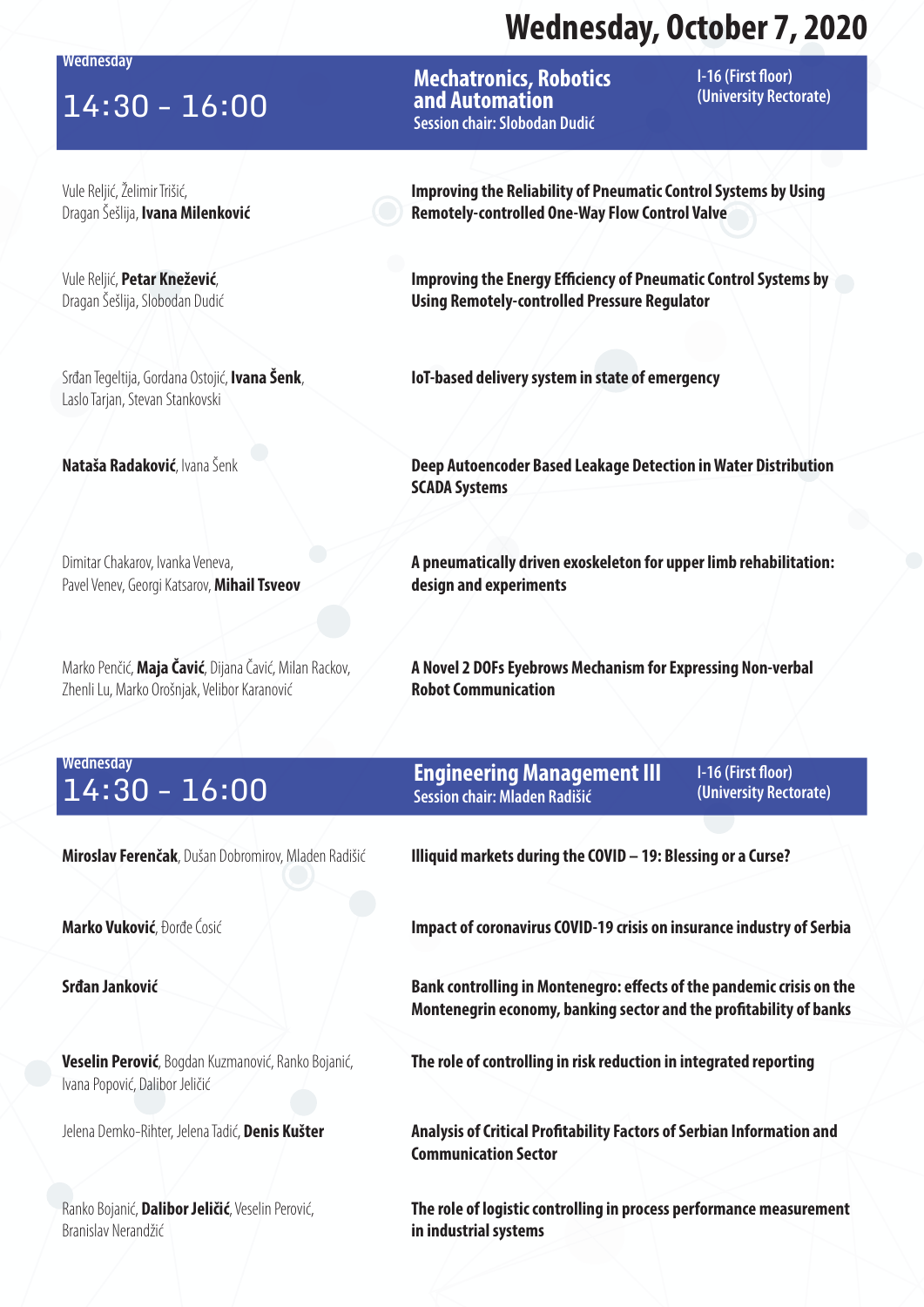**Wednesday**

### 16:15 - 17:45 **and Logistics and Logistics (University Rectorate)**

**Stana Vasić**, Marina Žižakov, Milan Delić, Dusko Čučković, Ilija Ćosić

Nebojša Brkljač, Dragoljub Šević, Stevan Milisavljević, Marina Žižakov, **Stana Vasić**

**Christoph Szedlak**, Marcus Branke, Jane Worlitz, Bert Leyendecker, Ralf Woll

**Marko Pavlović**, Nenad Medić, Jelena Ćulibrk, Bojan Lalić

Oliver Schmiedbauer, Hans Thomas Maier, **Florian Kaiser**, Hubert Biedermann

**Trajče Velkovski**, Jasmina Chaloska, Vladimir Mučenski, Bojan Jovanoski, Bojan Jovanovski

Vijoleta Vrhovac, **Goran Vujasinović**, Stevan Milisavljević, Nebojša Brkljač, Slavica Mitrović

### **Quality, Effectiveness and Logistics Session chair: Nebojša Brkljač**

**I-16 (First floor)** 

**Quality management and innovation performance: A short literature review**

**Applying the Concepts of Circular Economy and Sustainable Supply Chains within the Industry 4.0 - Literature Review**

**The Impact of Digitalization on Quality Management in Health Systems: New Challenges and Opportunities**

**Effect of ISO 14001 on adoption of green technologies in emerging economies**

**Maintenance- and Strategic Physical Asset Management: Morphologies of two Connate Concepts**

**Identification of safety indicators in the manufacturing industry in Republic of North Macedonia**

**Challenges in the functioning of supply chains in the context of the epidemic caused by Covid 19 virus**

# **Wednesday**

Aleksandar Vekić, Jelena Borocki, Kristina Đorđić, **Olivera Cikota**

**Aleksandar Vekić**, Jelena Femić, Milica Tišma, Marko Vrška

**Vladimir Đaković**, Mirjana Sujić Stamenić, Nebojša Ralević, Slobodan Radišić, Jozef Kabok

Aleksandra Pavlović, **Milica Njegovan**, Andrea Ivanišević, Mladen Radišić, Alpar Lošonc

**Engineering Management IV Session chair: Jelena Demko Rihter 16:15 - 17:45 CHIGHTER CONSERVIST CONSERVANCE CONSERVANCE CONSERVANCE CONSERVANCE CONSERVANCE CONSERVANCE CONS<br>
Session chair: Jelena Demko Rihter (University Rectorate)** 

**I-16 (First floor)** 

**European Startup Ecosystem as a Star of Economic Development**

**Startup opportunities in south-east Europe region**

**Foreign Direct Investment and Investment Environment: A Systematic Approach**

**Foreign Direct Investments in Serbian power sector: A discussion on investments and impact on economic growth**

**Zhigang Zhang, Yang Xu Evolution of a complex system and construction of International Ecosystem for Innovation and Entrepreneurship under the background of BRI**

**Đurađ Grubišić The Role of Chinese Investments in Central and Eastern Europe within BRI**

**Ana Nešić**, Ivana Katić **Trust in the modern organization: Success factor in open innovation**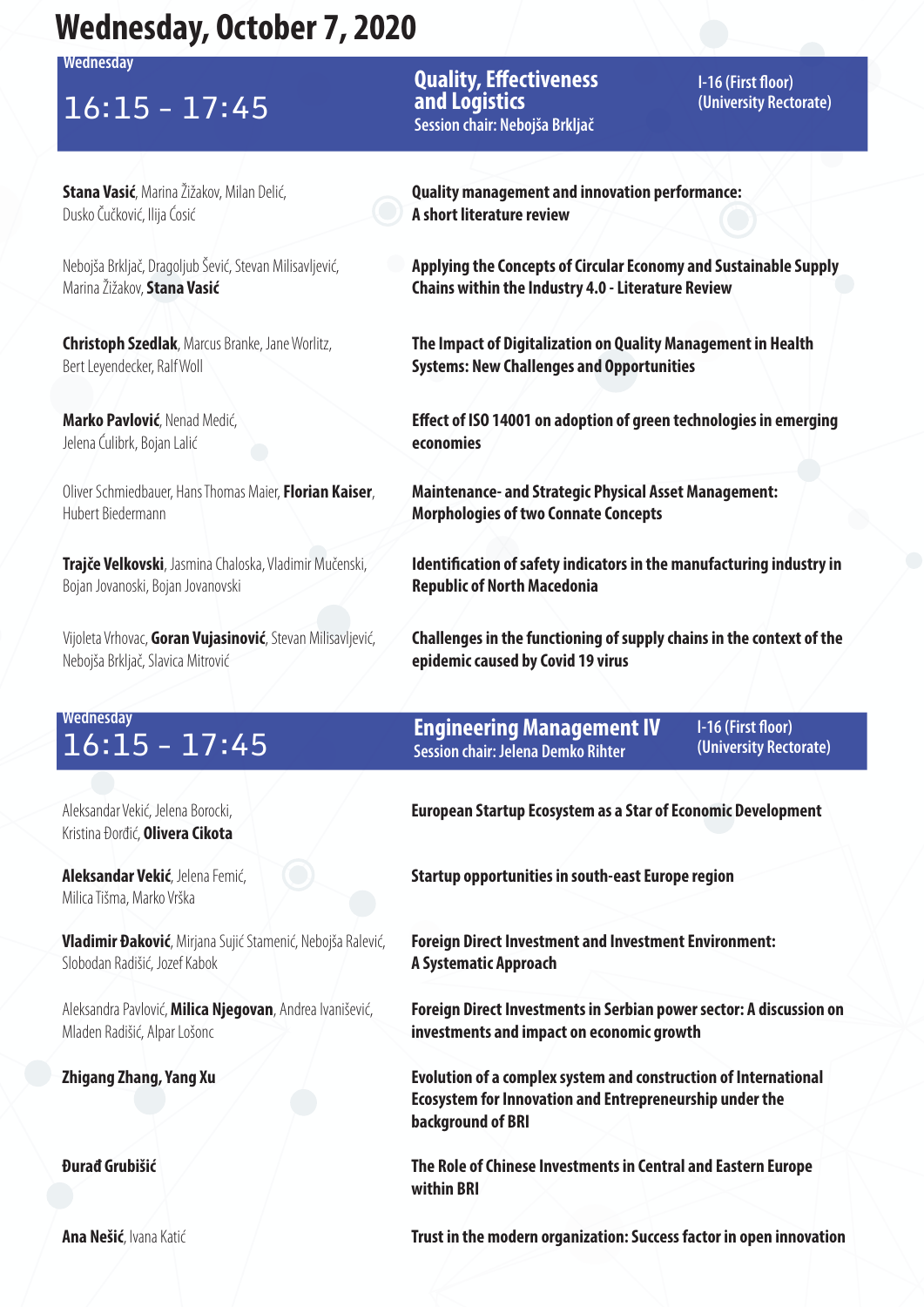### marcary<br> **O 9 : 00 - 10 : 30 Construction Systems II (University Rectorate)**<br>
Session chair: Miloyan Lazarević (University Rectorate) **Thursday**

**Production Systems II Session chair: Milovan Lazarević** **I-16 (First floor)** 

**Bojan Jovanoski**, Robert Minovski, Marjan Todorov, Trajče Velkovski, Bojan Jovanovski

**Ivona Jovanović**, Ivan Tomašević, Dragana Stojanović, Barbara Simeunović, Dragoslav Slović

**Ivan Tomašević**, Dragana Stojanović, Barbara Simeunović, Ivona Jovanović, Dragoslav Slović

**Andrea Lucchese**, Antonella Marino, Giorgio Mossa, Giovanni Mummolo

Milenko Sekulić, Vlastimir Pejić, Marin Gostimirović, **Dragan Rodić**, Anđelko Aleksić

Vidosav Majstorović, **Dragan Đuričin**, Radivoje Mitrović

**Integration of value stream mapping & discrete event simulation: A case study from Lean**

**Lean approach to lead time reduction in MTO manufacturing: A case study**

**The Outcomes of Lean Implementation in High-Mix/Low-Volume industry – Literature Review**

**Evaluation of the complexity of cognitive-oriented tasks in planned maintenance procedures**

**Optimization of cutting parameters for surface roughness in the ballend milling process using genetic algorithm**

**Shaping the Future of Serbia's Economy and Manufacturing: Industry 4.0 and Related Issues**

# **Thursday**

**Jelena Milićević**, Nemanja Sremčev, Ilija Ćosić, Milovan Lazarević, Jovan Mandić

**Jelena Ćurčić**, Anja Jakšić, Ksenija Mitrović, Jelena Spajić, Branislav Bogojević

Ljubica Duđak, Leposava Grubić Nešić, **Bojana Jokanović**

Tatjana Savić-Šikoparija, Ljubica Duđak, **Tamara Bojanić**

**Engineering Management V Session chair: Andrea Ivanišević 09:00 - 10:30 CHIP REGISTER CONSTRUSTION**<br>
Session chair: Andrea Ivanišević (University Rectorate)

**I-16 (First floor)** 

**Online university education and technologies in support of traditional education**

**Distance learning in higher education during the COVID-19 pandemic**

**Julija Švonja The validity of adopting the Knowledge Management Strategy as a development policy of the University of Novi Sad**

> **Individual and organizational knowledge as the main levers of business in the knowledge economy**

**The impact of the type of education on attitudes regards corporate responsibility towards employees**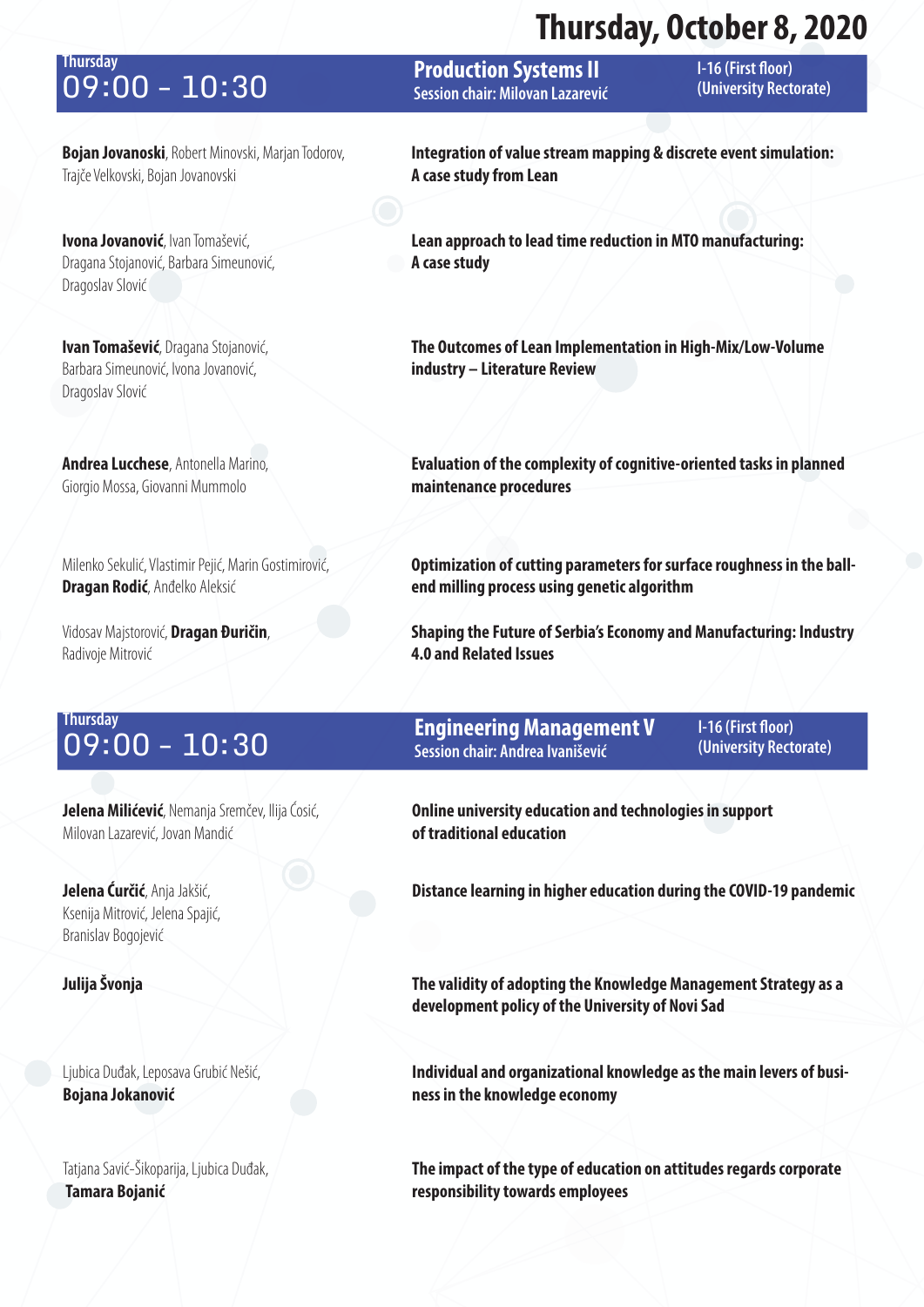# **Thursday**

**Bojana Milić**, Jelena Spajić, Dunja Bošković, Danijela Lalić

Biljana Ratković Njegovan, **Sonja Bunčić**, Iva Šiđanin **Media and sport: mutual benefit**

**Martin Riester**, Fazel Ansari, Michael Foerster, Kurt Matyas

**Aljoša Aleksić**, Milan Delić, Nemanja Tasić, Bojan Lalić

### **Thursday**

Marko Arsenović, Srđan Sladojević, **Katarina Gavrilov**, Andraš Anderla, Miroslava Sladojević

Marko Arsenović, Srđan Sladojević, **Stefan Orčić**, Andraš Anderla, Miroslava Sladojević

**Nikola Luburić**, Goran Sladić, Milan Stojkov, Nikola Dalčeković

**Uglješa Marjanović**, Davide Taibi, Pedro Cabral, Laimute Urbsiene, Agim Kasaj, Susana Marques

Manuel Leon-Urrutia, Davide Taibi, Vera Pospelova, Sergio Splendore, Laimute Urbsiene, **Uglješa Marjanović**

**Nikola Dalčeković**, Goran Sladić, Nikola Luburić, Milan Stojkov

### **Keynote Lecture** 12:15 - 12:45 **Thursday**

**Prof. Dr. Feng Gengzhong** Dean of the School of Management Xi'an Jiaotong University *Keynote Speaker*

**Engineering Management VI Session chair: Danijela Gračanin** 10:45 - 12:15 **(University Rectorate)**

**I-16 (First floor)** 

**Social Media Advertising During the Pandemic: Online Retailers in Serbia**

Iva Šiđanin, **Milica Njegovan The power of media message in advertising of medical preparations**

Ljubica Duđak, **Marija Pantelić**, Tatjana Savić-Šikoparija **Characteristics of organizational culture that supports CSR**

**Nikola Zivlak**, Shiyuan Zhang, Yueqi Shi **Digital Marketing in China - Weibo and Fan Economy**

**A Procedural Model for Utilizing Case-Based Reasoning in After-Sales Management**

**Predicting customer changes in mass customised construction industry**

10:45 - 12:15 **(University Rectorate) Information Management and Communication Systems II Session chair: Milan Mirković**

**I-16 (First floor)** 

**Application of deep learning for automated arrhythmia detection using ECG signals**

**Detection of COVID-19 cases by utilizing deep learning algorithms on CT images**

**Andrea Gutai**, Dunja Sekulić, Ivana Spasojević **Metal Artefact Reduction from CT images using Matlab** 

**Scaling the Security Development Lifecycle: From Startup IoT to Smart City Solutions**

**Digital transformation missing ingredients: Data Literacy**

**Data Literacy: An essential skill for the industry**

**Automating multidimensional security compliance for cloud-based industry 4.0**

**Future of management science and industrial engineering**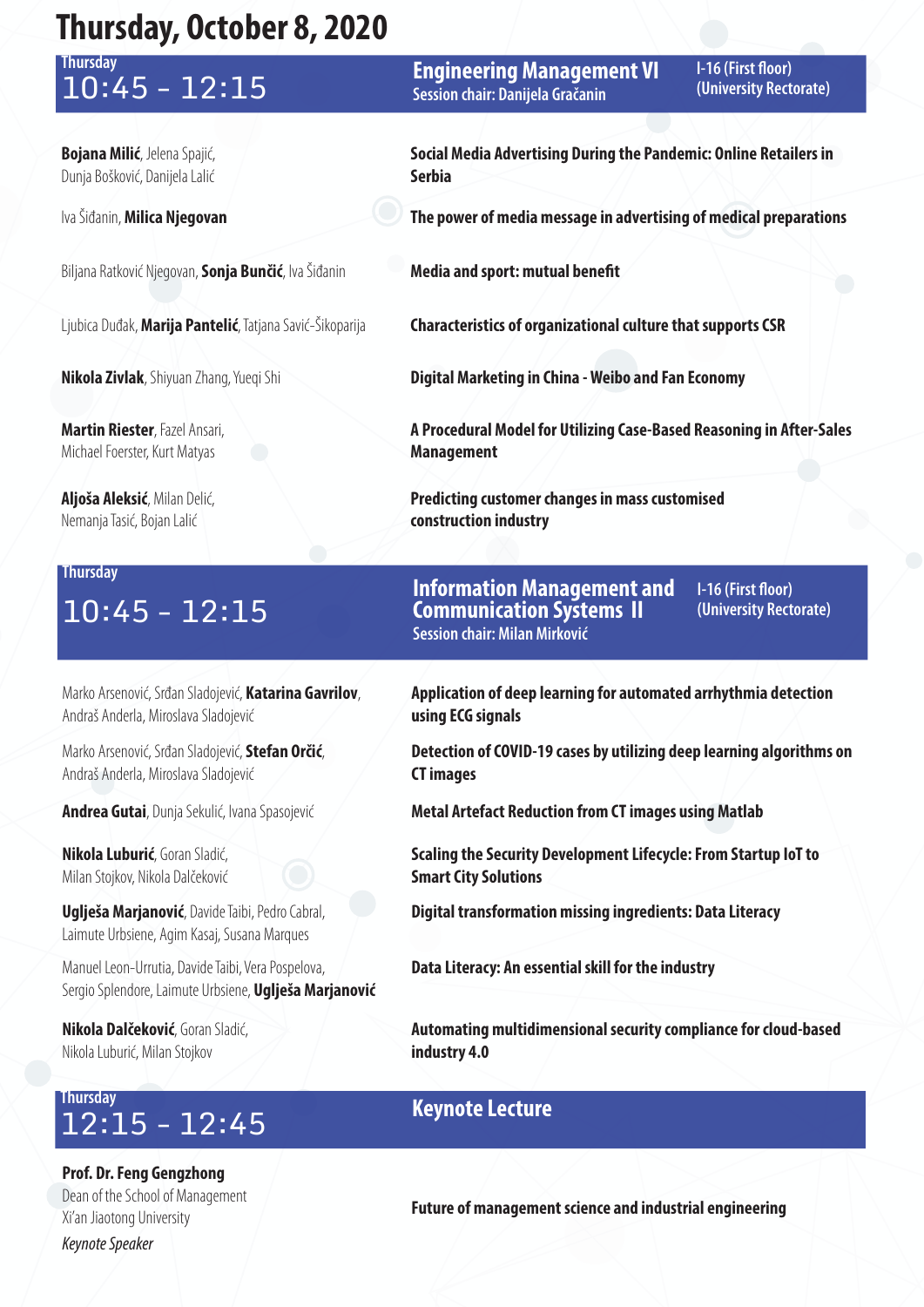# **Thursday**

Danijela Ćirić, **Marijana Topo**, Danijela Gračanin, Angela Fajsi, Miroslav Vujičić

**Angela Fajsi**, Slobodan Morača, Marko Milosavljević

**Mirjana Jokanović**, Obrad Spaić, Aleksandra Koprivica

**Danijela Ćirić**, Milan Delić, Nenad Medić, Tanja Todorović, Jelena Ćurčić

**Tamara Bojanić**, Branislav Nerandžić, Branislav Stevanov, Danijela Gračanin

Marko Gudelj, Sanja Cvijanović, **Marina Žižakov**, Zdravko Tešić, Bogdan Kuzmanovic

Anja Janković, **Federico Adrodegari**, Nicola Saccani, Nenad Simeunović

#### **Thursday**

**Miroslav Zarić**, Željko Vuković, Darko Jocić, Teodora Mitrović

**Kornelije Rabuzin**, Nikola Modrušan, Snježana Križanić, Robert Kelemen

**Aleksandra Kolak**, Milan Mirković, Danilo Nikolić, Igor Kalin

**Andrej Katin**, Valentina Lenarduzzi, Davide Taibi, Vladimir Mandić

**Engineering Management VII Session chair: Branislav Stevanov 13:30 - 15:00 • Engineering Management VII** Protestion (University Rectorate)

**I-16 (First floor)** 

**Project Management skill set challenges in Industry 4.0**

**Project management challenges in implementing agile methods in manufacturing SMEs**

**The influence of the project mature organization factors on the agile transformation**

**Exploring the relationship between project management risks and market conditions**

**Fundamentals of the Integrated Business Risk Management Model in Business Processes**

**Business process management improvement and a new model for performance management**

**Reshaping big data management for servitization: a new framework for industrial companies**

**Information Management and Communication Systems III Session chair: Andraš Anderla** 13:30 - 15:00 **Communication Systems III** (University Rectorate)

**I-16 (First floor)** 

**Process Driven Information System and Smart City Technologies Opportunities for Computer Aided Dispatch for Fire Service**

**Process Mining in Public Procurement in Croatia**

**Marko Bojkic**, Đorđe Pržulj, Miroslav Stefanović **Possible application of service-oriented architecture in domain of land administration system**

**Igor Kalin**, Milan Mirković, Aleksandra Kolak **Fake news detection on social networks – a brief overview of methods and approaches**

> **Multimodal techniques and methods in affective computing – a brief overview**

Darko Stefanović, **Dušanka Dakić**, Aleksandar Ivić **Business Process Management and E-government Systems** 

**On the Technical Debt Prioritization and Cost Estimation with SonarQube tool**